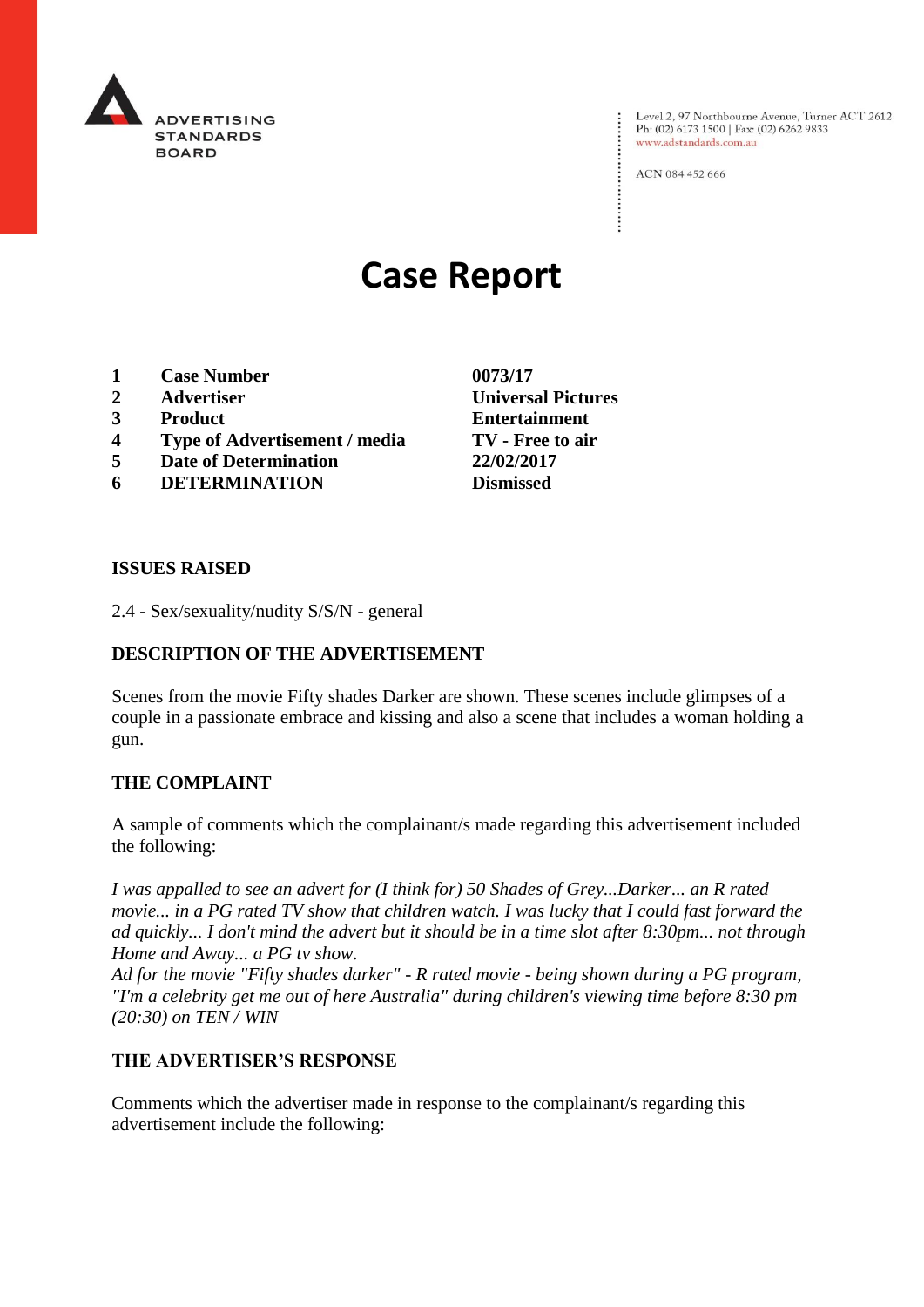*The below response is in relation to the complaints received regarding the UNIVERSAL PICTURES advertising for FIFTY SHADES DARKER, specifically in regards to the TVC advertisements depicting sex/nudity which has caused offence to some viewers.*

*Universal Pictures International Australasia adhere to the AANA Advertiser Code of Ethics. Section 2.4 of the Code states "Advertising or Marketing Communications shall not present or portray sex/nudity unless it is justifiable in the context of the product or service advertised."*

*Fifty Shades Darker is a romantic film which contains numerous scenes which are 'sexy' in nature. It would therefore be reasonable to justify that our advertising materials have been produced within the context of the product being advertised.*

*Universal Pictures strive to advertise films of this content in a manner that remains appropriate for all consumers.*

*All advertising content from Universal Pictures is broadcast on FTA TV once rated by the Commercials Advice Board which is industry compliant with the advertising standards code of conduct.*

*To ensure due diligence, prior to activity going live IMD (on behalf of Universal Pictures) liaises with CAD to obtain approval on the FIFTY SHADES DARKER TVC spots.*

*Universal Pictures produced a number of TV spots for the FIFTY SHADES DARKER TV campaign and each spot was classified by CAD - the TV spots in question received a J rating (attached are the key number/material instructions which were provided to the TV networks)*

*In this instance, we obtained CAD clearance to display the advertisement according to the guidelines provided for a J rating.*

*The following approval was obtained by Universal Pictures from CAD:*

*Parental Guidance/Warning "J" Definition: Parental Guidance Recommended/Care in placement May be broadcast at any time of day, except during P and C programs or adjacent to P or C periods. Exercise care when placing in programs principally directed to children*

*The above CAD guidelines were adhered to and the spot was cleared for broadcast at any time of day except in P or C rated programming.*

*Universal Pictures and MediaCom exercised care with the planning and selection of the TV schedule and focused on programming that skews 18+.*

*We have also requested substation from our media owner partners which further verifies that we have been specifically targeting an 18+ audience for this film. – to be provided upon request.*

*Please also note that all advertising materials for this film have displayed the CTC (Check the Classification) logo for the required duration.*

*We apologise for any distress caused and would like to reassure all parties involved that we have adhered to all required standards and the industry code of conduct in relation to the*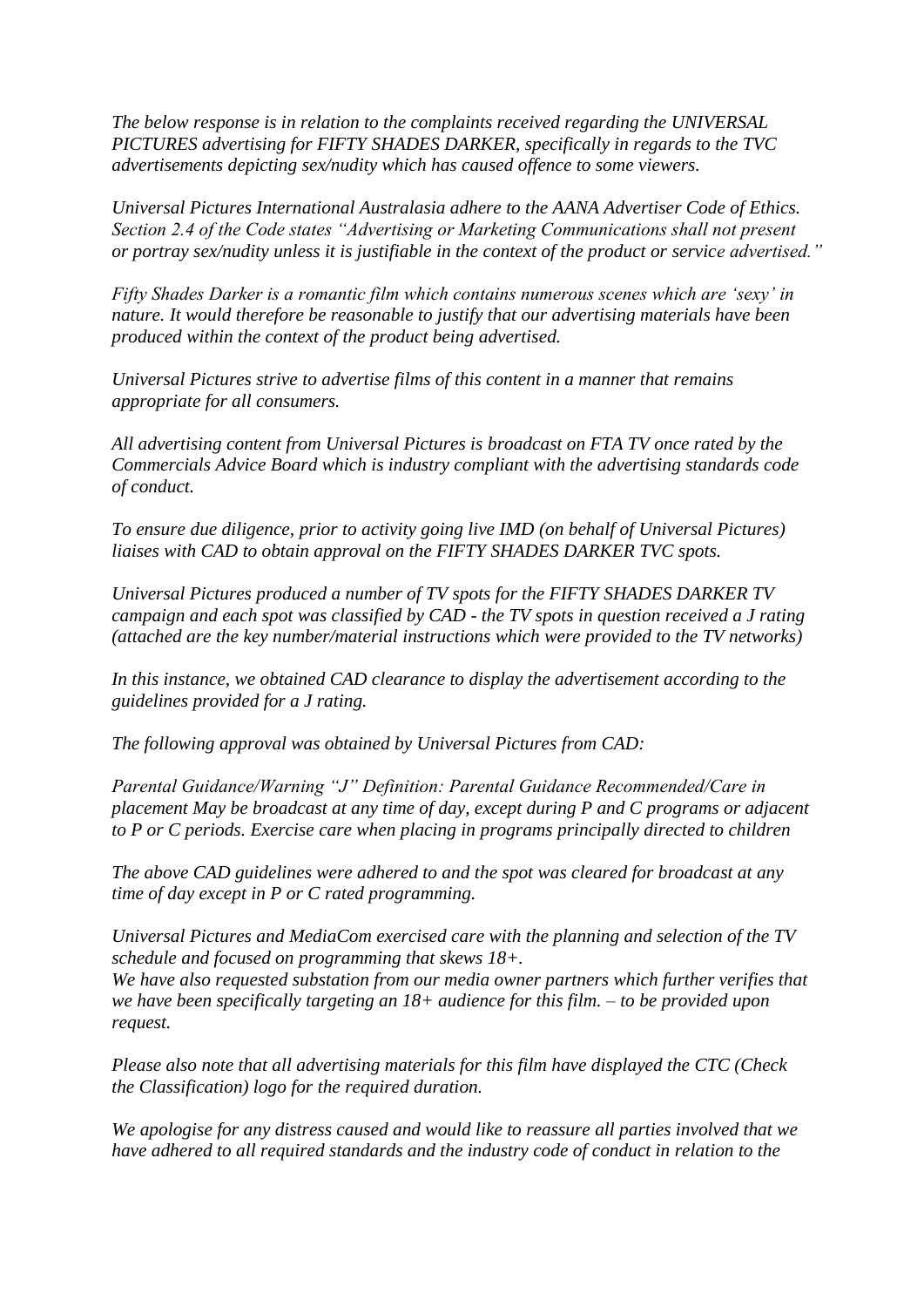### **THE DETERMINATION**

The Advertising Standards Board ("Board") considered whether this advertisement breaches Section 2 of the Advertiser Code of Ethics (the "Code").

The Board noted the complainants' concern that the advertisement is promoting an "R" rated movie which is not appropriate for viewing by children.

The Board viewed the advertisement and noted the advertiser's response.

The Board considered whether the advertisement was in breach of Section 2.3 of the Code. Section 2.3 states: "Advertising or Marketing Communications shall not present or portray violence unless it is justifiable in the context of the product or service advertised".

The Board noted this advertisement is promoting the movie, "Fifty Shades of Grey" and features some scenes from the movie.

The Board noted that the overall theme of the books the movie is based on contain consensual sexual themes but considered that the advertisement itself does not depict any scenes or images which would encourage or promote sexual violence, consensual or otherwise.

The Board noted that in one scene we see a woman firing a gun. The Board noted that while the main female character is standing in front of the woman firing the gun the Board considered that the gun is clearly being fired to the side of her, and not at her. The Board noted that this scene is very brief and considered that in the context of a promotion for a movie which has an overall tone of menace it is not inappropriate to show a woman firing a gun.

The Board considered that the advertisement did present or portray violence which was justifiable in the context of the product advertised.

The Board determined that the advertisement did not breach Section 2.3 of the Code.

The Board considered whether the advertisement was in breach of Section 2.4 of the Code. Section 2.4 of the Code states: "Advertising or Marketing Communications shall treat sex, sexuality and nudity with sensitivity to the relevant audience".

The Board noted the complainants' concerns that it is not appropriate to advertise an "R" rated movie at times where children can view it.

The Board noted it had previously dismissed similar complaints about the Fifty Shades of Grey movie in case 0047/15 where:

"The Board noted the movie is based on a contemporary novel which most members of the community would be familiar with as being an adult book about a sexual contract between a man and woman and containing sexually explicit content. The Board noted that some of the complainants were concerned about the promotion of an adult themed product during times